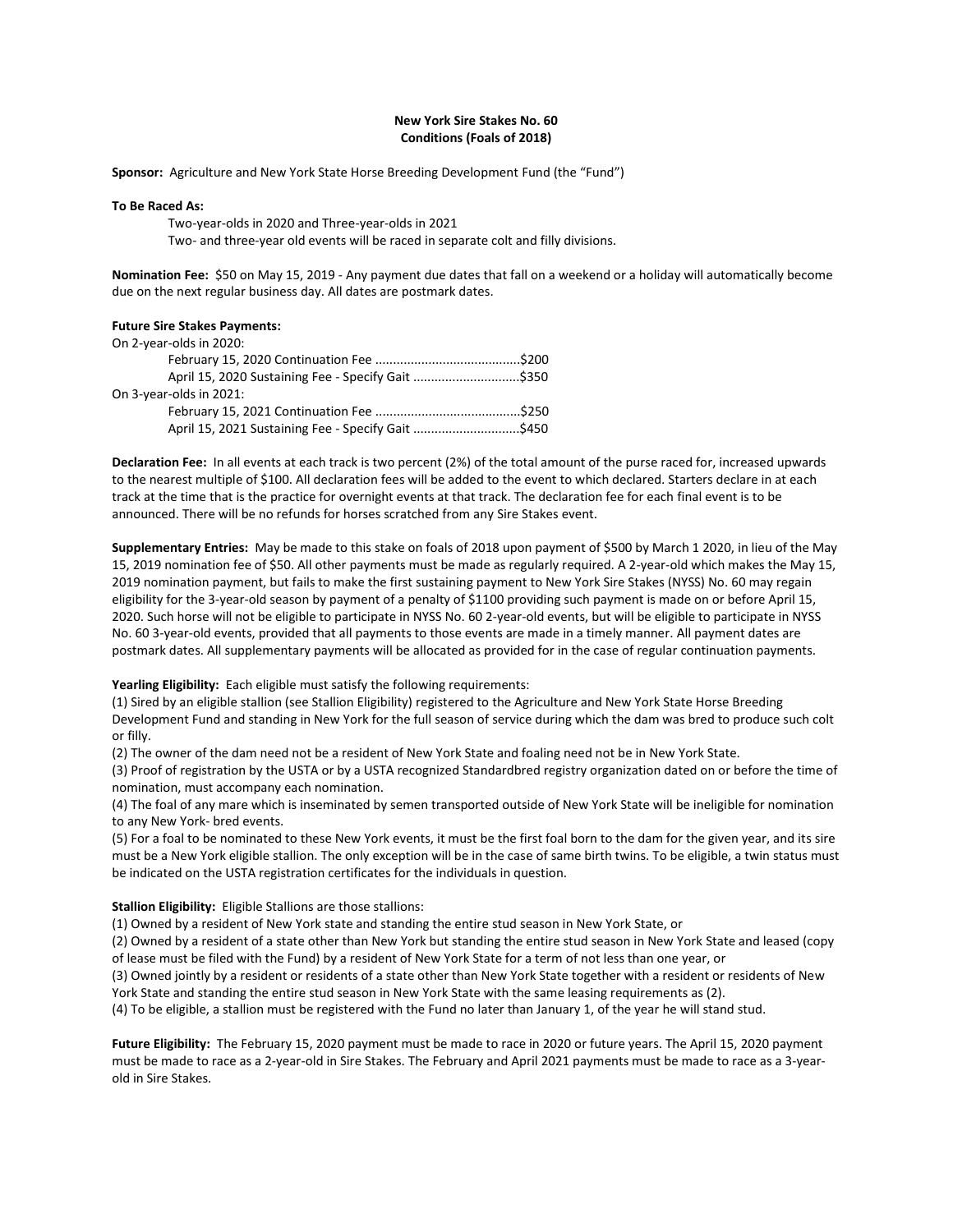**Payment Distribution:** Fifty dollars from each nomination fee and thirty dollars from each 2- and 3-year-old payment will be retained to defray a portion of the expenses for managing, advertising, promoting and publicizing these New York-bred harness horse races.

(1) All 2- and 3-year-old staking fees available each year will be divided equally among all scheduled events, and will be added to the purses and distributed as follows:

(a) the 2- and 3-year-old February 15 fees will be divided equally between trot and pace divisions for colts and equally between trot and pace divisions for fillies.

(b) the 2- and 3-year-old April 15 payment will follow the horse by sex and gait.

(2) New York Sire Stakes Fund monies will be divided each year in accordance with ratios established by the Fund.

#### **Racing Conditions:**

(1) Each race to be held in one dash at one mile.

(2) A NYSS final or consolation race, if scheduled, for 2- and 3-year-olds who participated in NYSS No. 60. Horses will be segregated by sex and gait in all events. Eligibility to these Championship events will be determined on a point basis. Points will be earned in legs of NYSS No. 60 raced at the participating pari-mutuel tracks and will be awarded as follows: 50 points for winning a leg, 25 points for placing second, 12 points for placing third, 8 points for placing fourth, and 5 points for placing fifth. The said horse would receive points according to its official finish, regardless of how many horses finish the race. A horse must finish the race to earn points, unless the race is cancelled (see race condition # 13, cancellation). Recalls – recalls in a NYSS race would be for the following reasons: Broken equipment, interference behind the starting gate, a horse falling before the word "go" is given, a horse scoring ahead of the gate or a horse assuming incorrect post position, or malfunction of the starting gate.

(3) All Sire Stakes events at each sex, age and gait shall be limited to as many starters as can be drawn to post in the first tier. Trailers will not be permitted to start in any New York Sire Stakes event. (Trailers are permitted to start at county fair events.) All owner entries must be split into different divisions for all Sire Stakes, if possible. No more than two entries from a common owner will be permitted in the same final or consolation, if scheduled. If an owner is affected by this condition, eligibility will be determined for those horses, with three or more starts, on highest points earned. Any horse that changes owner within 30 days before the date of entry (draw date) for NYSS final or consolations, if scheduled, must get those changes approved by the Fund or its designee to be able to race in the finals or consolations.

(4) Sire Stakes races will be divided into divisions in a manner that ensures fields of equal size. When the number of horses entered into an event does not divide equally, the fields will not vary in size by more than one horse.

(5) In the event of a dead heat for any position in any leg of NYSS No. 60, points will be split evenly between the horses involved. In the event of a tie for the last entry in the final or consolation, if scheduled, the judges shall draw by lot from among the horses tied in the point standings to determine the final entry.

(6) All horses must enter the finals to race in either the finals or consolations. Consolations may be subject to race at a different venue on a different date. Horses must start in at least three legs to be eligible to the final or consolation race if scheduled (unless removed due to owner conflict as provided in 3 above). Judges official order of finish (points) will be used in determining eligibility to the finals or consolation race if scheduled. The top eight (or nine on a 5/8s or larger track) horses entered will race in the finals. The next eight (nine) horses will make up the consolation. Should there not be enough entries in the box with at least three starts to fill the finals race, the highest point earner which has entered with two starts shall be selected, etc. until there are enough entries to fill the first tier with horses that started in at least one New York Sire Stakes leg. There must be at least 4 horses entered in the consolations, however if there are four horses, the purse may be prorated based on the number of horses entered, unless reduced pursuant to 6 above, at the Fund's discretion. There shall be no consolation race scheduled if less than 4 horses are entered.

(7) All final and consolation races, if scheduled, will race for an announced purse to be determined by the Fund. (8) No horse is eligible to declare in a NYSS event unless it meets the following:

a) at least one charted satisfactory performance line within 30 days of declaration that meets the following qualifying time standards for its age and gait:

| 1/2 and 5/8 mile Tracks |           | 7/8 mile or larger Tracks |           |
|-------------------------|-----------|---------------------------|-----------|
| PACERS                  | 2 YO 2:03 | <b>PACERS</b>             | 2 YO 2:01 |
| 3 YO 2:00               |           |                           | 3 YO 1:58 |
| TROTTERS                | 2 YO 2:07 | <b>TROTTERS</b>           | 2 YO 2:05 |
|                         | 3 YO 2:05 |                           | 3 YO 2:03 |

Add 7 seconds to the times above to get a mile and 1/16 mile equivalent. Charted track allowances may be used to meet the time standards.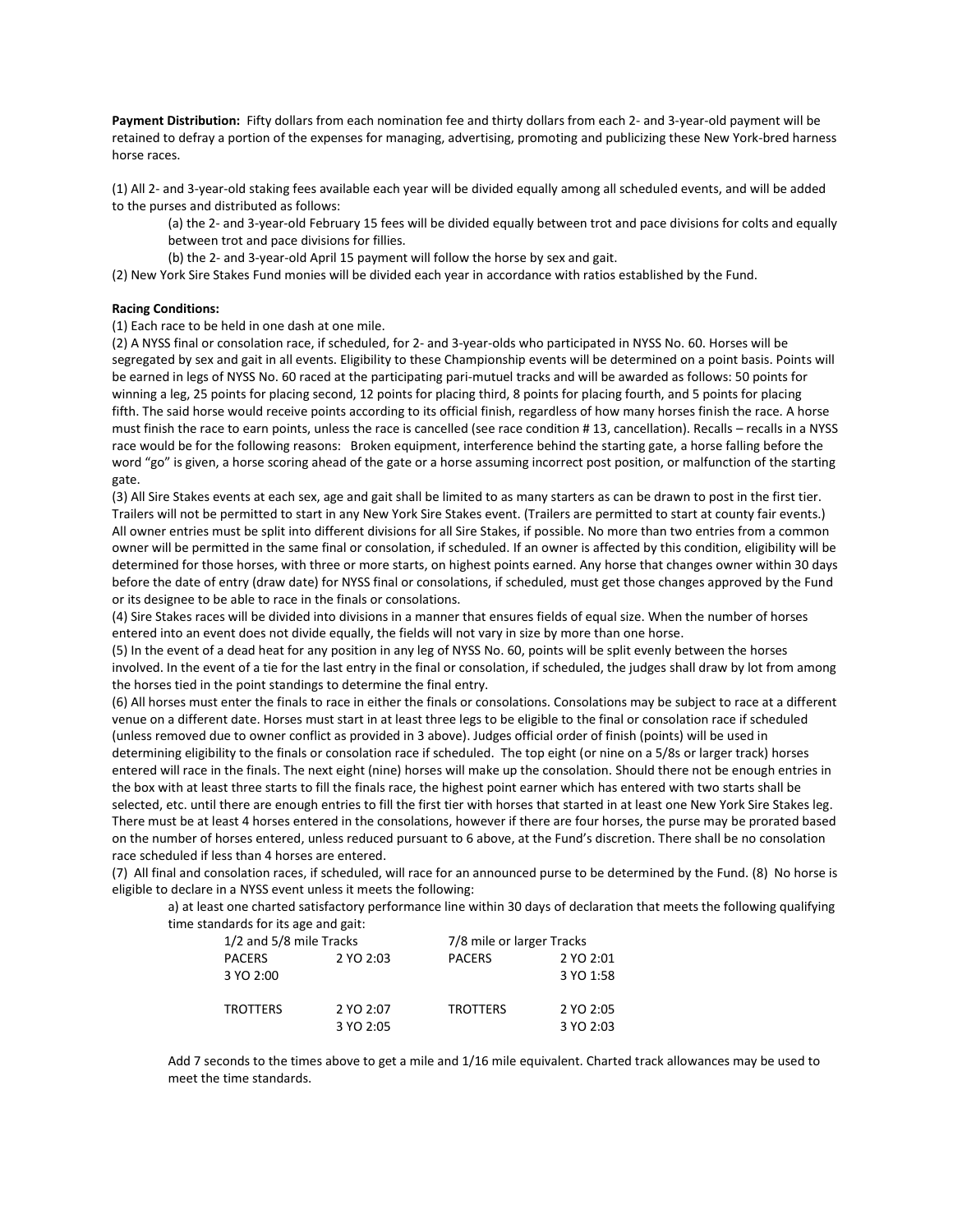b) and, the horse must not have consecutive breaks in its last two charted performance lines. If the horse does have two consecutive breaks, the horse must requalify and show a satisfactory charted performance line in the pertinent NYSS qualifying time, without a break, before being entered in a NYSS event. If the break was an equipment break or caused by interference, (ix) or driver caused the break, (dx), the break will not be counted against the horse. Also, any horse with one break that has been declared in before its second consecutive break will continue to be eligible to that declared event. Eligibility to subsequent events will be determined by a satisfactory performance, without a break, in said NYSS event. Officially charted workouts before the judges will not be allowed as a satisfactory charted line.

(9) Paddock time for the arrival of horses is one hour before the scheduled post time (excluding horses receiving lasix). Any trainer with a horse that is late to the paddock for a bona fide reason must contact the presiding judge before paddock time and receive permission to be late. In any event, the horse must be in the paddock at least 30 minutes before the scheduled post time of that race, or the horse shall be scratched by the presiding judge.

**(10) Race Day Testing:** All horses competing in any NYSS No. 60 event will be subject to race day testing for impermissible administration of a drug or other substance to the horse. The testing may also include total carbon dioxide testing (TCO2). Such tests may be administered on a pre- or post-race basis. In the instance of a post-race test, the horse being tested must stand at rest for a minimum of one hour after such horse has raced. Blood samples shall be obtained from each horse tested by a veterinarian or technician licensed by New York State to perform such tasks. Failure to present a horse for testing may be cause for forfeiture of purse earnings. The testing shall be performed in a laboratory approved by the Fund. Samples shall be taken in accordance with the procedures found in 9 NYCRR 4120.17(b), and for the purposes of this condition, all references to the "Commission" in that rule shall be considered references to the Fund. Prohibited substances include those substances listed in 9 NYCRR 4120.17(c), and for the purposes of this condition, all references to the "Commission" in that rule shall be considered references to the Fund.

When a horse tests positive for an impermissible substance and/or the TCO2 blood level, based upon the above criteria, equals or exceeds thirty-seven (37) millimoles per liter, or thirty-nine (39) millimoles per liter for horses administered furosemide (Lasix), the following penalties shall be incurred:

(a) Said horse shall be disqualified from any purse winnings in the race in question and said purse monies shall be redistributed.

(b) Said horse shall be disqualified from participation in any New York Sire Stakes event, including the final and consolation, should there be one, for a period of sixty (60) days from the day of violation.

(a) Said horse shall be disqualified from participation in any event sponsored by the Fund, including State and County Fair races for the duration of the penalty.

The New York State Gaming Commission (NYSGC) has regulatory authority over all pari-mutuel horse races in New York State. In any case of disparity between rules, the latest rules of NYSGC shall prevail.

**(11) Out-of-Competition Testing**: Any person who participates in the New York Sire Stakes shall be deemed to have given consent to submit their horse or horses to out-of-competition testing. Under such consent, the Fund may at a reasonable time on any date take blood, urine or other biologic samples from a horse that is entered to compete in the New York Sire Stakes in order to enhance the ability of the Fund to detect or confirm the impermissible administration of a drug or other substance to the horse. Horses to be tested may be selected at random, for cause or as determined by the Fund or an agent of the Fund. A selected horse that is not made available for sampling may be disqualified from competing in the Sire Stakes for the respective year in which the horse is eligible to compete. Samples shall be taken in accordance with the procedures found in 9 NYCRR 4120.17(b), and for the purposes of this condition, all references to the "Commission" in that rule shall be considered references to the Fund. Prohibited substances include those substances listed in 9 NYCRR 4120.17(c), and for the purpose of this condition, all references to the "Commission" in that rule shall be considered references to the Fund. A person whose horse was disqualified due to a finding of non-cooperation or a positive test for a prohibited substance may appeal such a finding in a hearing conducted in accordance with the State Administrative Procedure Act and before a hearing officer designated by the Fund.

(12) A horse that has a drug positive for a prohibited substance during any Sire Stakes event, such horse shall be ineligible for any Sire Stakes event final or consolation (Sire Stakes, Excelsior or County Fair series). Eligibility to the finals or consolation race, if scheduled, shall exclude all participants with appeals yet to be decided at the time of declaration to the finals or consolation. In the case of a positive drug test, all appeals will be excluded from eligibility to the finals or consolation, if scheduled, unless they are resolved by adjudication prior to declaration. A person whose horse was disqualified due to a finding of noncooperation or a positive test for a prohibited substance may appeal such a finding in a hearing conducted in accordance with the State Administrative Procedure Act and before a hearing officer designated by the Fund.